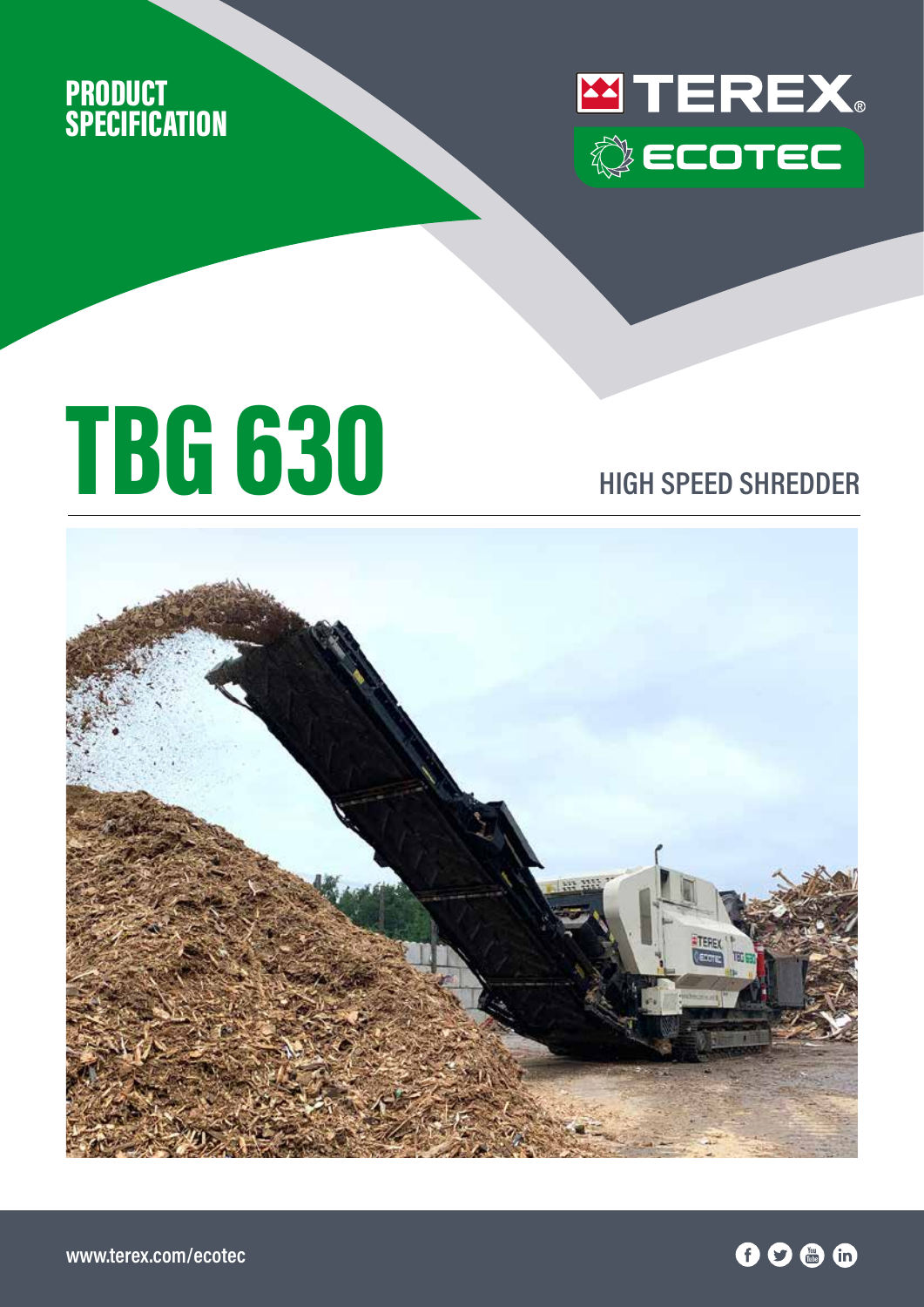# TBG 630

Powered by a 670HP V8 Scania engine, the TBG 630 has been designed to give operators unrivalled production rates and ease of maintenance. The open fronted feeder uses heavy duty drag chains, a powerful feed wheel and an unrestricted feeder design to effectively utilise the 1,100mm diameter x 1,750mm wide swinging hammer rotor. This robust rotor comes with a wide selection of hammer designs and customisable screens which ensure end product material specification is met. Metal contaminants are always a concern when

using a high speed machine; the TBG 630 has an intelligent screen opening system to quickly discharge such contaminants reducing the risk of accidental damage. The unique machine layout and maintenance catwalks offer operators unrestricted access to both sides of the engine making servicing a simple task. Industry leading conveyor discharge height of 5.1m maximises stockpile capacity and allows loader operators to easily remove processed material.



#### **Terex Ecotec's TBG 630 High Speed Shredder is the ultimate processing machine for medium to large scale biomass and green waste processors.**

Specification subject to change without notice

### TECHNICAL DATA

| <b>TRANSPORT DIMENSIONS</b> |  |
|-----------------------------|--|
| Height: 3350mm (10'12")     |  |
| Width: 3000mm (9'10")       |  |
| Length: 13580mm (44'7")     |  |
| Weight: 35600kg (78,485lbs) |  |

#### WORKING DIMENSIONS

Max Discharge Height: 5065mm (16' 7") Width: 3000mm (9' 10") Length: 14740mm (48' 4") Hopper Length: 3800mm (12' 6")

Hopper Width: 1700mm (5' 7")

#### POWERUNIT

Engine: • Scania DC16 500kW (670HP) Stage V

- Scania DC16 493kW (661HP) Tier 4 Final
- Scania DC16 515kW (690HP) Stage II
	-

Drive Type: Direct Drive

Hydraulic Tank Capacity: 500L Diesel Tank Capacity: 1000L

#### UNDERCARRIAGE

Tracks: 400mm (16") Triple Grouser, 3237mm (10' 7") long Tracking Speed: 1.5 km/h

#### ROTOR Speed: 1000rpm

Type: Swinging Rotation: Upturn Length: 1750mm (5' 9") Tip Diameter: 1100mm (3' 7")







#### OPTIONS

| <b>Overband Magnet</b>                                                |
|-----------------------------------------------------------------------|
| Various Screen Apertures & Types<br>(Standard Wood, 3D & Green Waste) |
| <b>Dust Suppression</b>                                               |
| <b>Fire Suppression</b>                                               |
| <b>Ripstop Transfer Belt</b>                                          |
| <b>Various Hammer Types</b>                                           |
| <b>Hopper Closer</b>                                                  |
| <b>Magnetic Head Drum</b>                                             |
| Hardfaced Rotor                                                       |



INFEED

| -------                                |  |
|----------------------------------------|--|
| Drives: Independent Hydrostatic Drives |  |

Infeed Opening: 780mm (2' 7") x 1700mm (5' 7")

Conveyor Type: Drag Chain

Max Conveyor Speed: 34m/min (111' 7"/min)

Feed Wheel Tip Diameter: 1047mm (3' 5")

Max Feed Wheel Speed: 20rpm / 66m/min (216' 6"/min)

TRANSFER CONVEYOR Belt: 1400mm (4' 7") Plain Belt Length: 5400mm (17' 9")

Max Belt Speed: 110m/min (360' 11"/min)

PRODUCT CONVEYOR

Belt: 1400mm (4' 7") Chevron Belt

Length: 7500mm (24' 7")

Working Angle: 15° - 35° Adjustable

Max Belt Speed: 220m/min (721' 9"/min)

#### **FEATURES**



- **1000rpm Upturn Rotor**
- **36 Swinging Hammers**
- **Extra-large screening area with kickback for unshreddable material**
- Over 5m discharge height **at 35° - Max speed 220m/ min**
- **Intelligent feed system and feed wheel lift/downward assist**
- **Unrivalled service access**
- **Scania DC16 500kW (670HP) Stage V**
- **35,600kg**